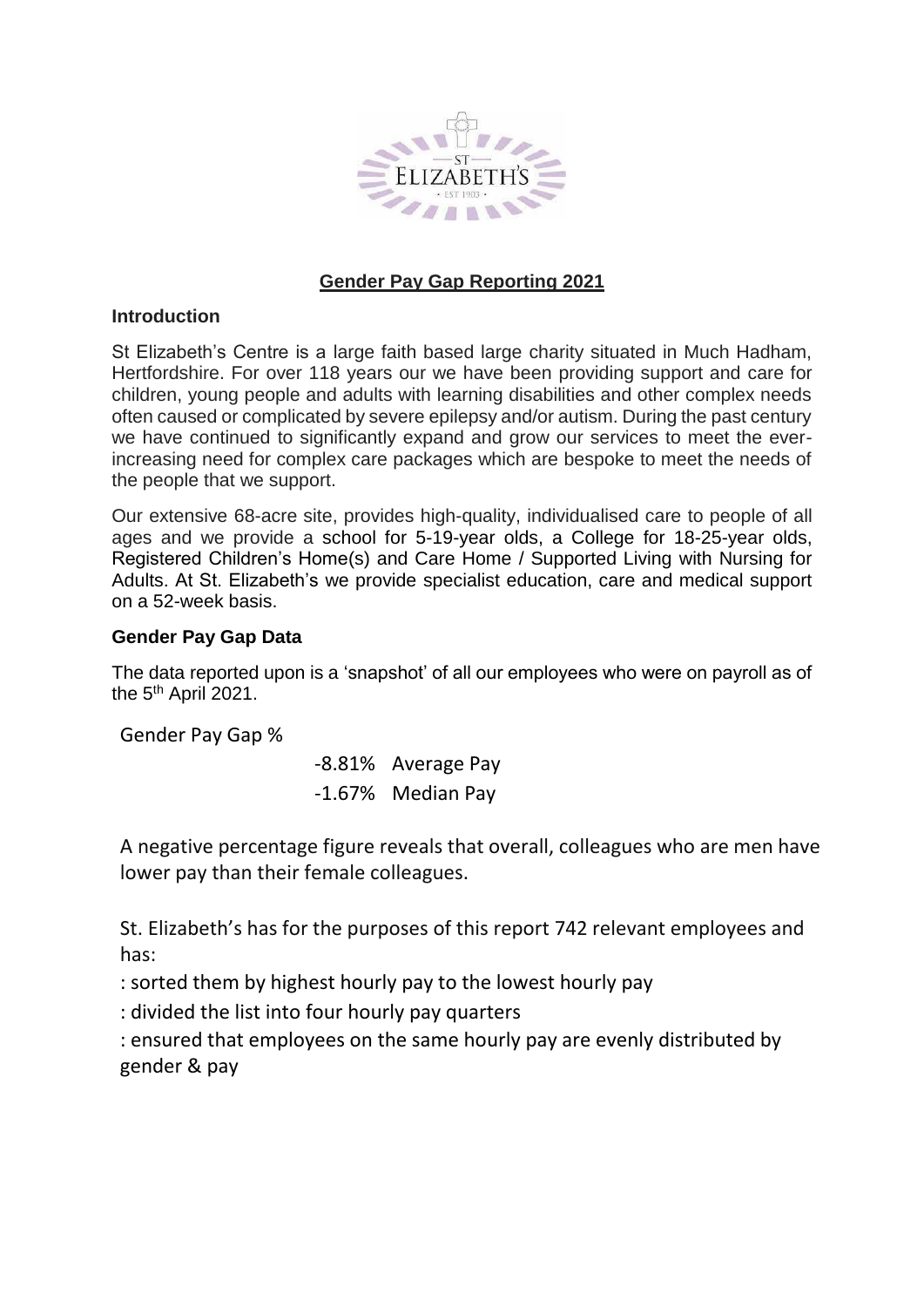This means of the 742 employees overall there are in the: Lower Pay Quarter

|                          | 23% are men    | 43  |
|--------------------------|----------------|-----|
|                          | 77% are female | 142 |
| Lower Middle Quarter     |                |     |
|                          | 23% are men    | 42  |
|                          | 77% are female | 143 |
| Upper Middle Quarter     |                |     |
|                          | 24% are men    | 44  |
|                          | 76% are female | 142 |
| <b>Upper Pay Quarter</b> |                |     |
|                          | 17% are men    | 31  |
|                          | 83% are female | 155 |

This means that when using the median, men at St. Elizabeth's are paid 1.67% less than women. Which means for every £1 a female earns, a man will earn 98p.

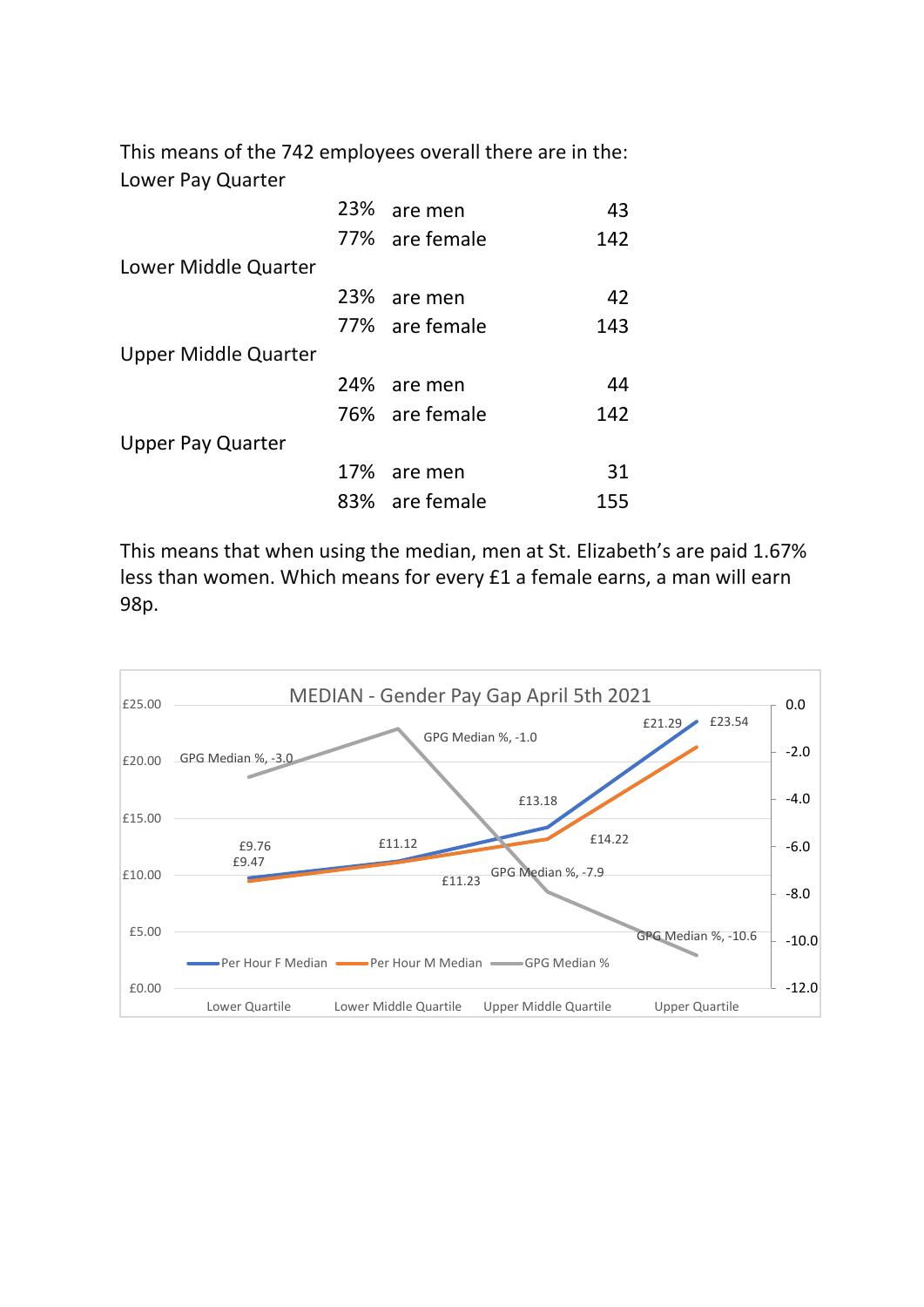This means that when using the average, men at St. Elizabeth's are paid 8.81% less than women. Which means for every £1 a female earns, a man will earn 91p.



Please note that in 2021 there were no bonus payments made to any employees.

| 2021 April 5th               | Per Hour F Median | Per Hour M Median | GPG Median % |
|------------------------------|-------------------|-------------------|--------------|
| Lower Quartile               | £9.76             | £9.47             | $-3.0$       |
| Lower Middle Quartile        | £11.23            | f11.12            | $-1.0$       |
| <b>Upper Middle Quartile</b> | £14.22            | £13.18            | $-7.9$       |
| <b>Upper Quartile</b>        | £23.54            | £21.29            | $-10.6$      |

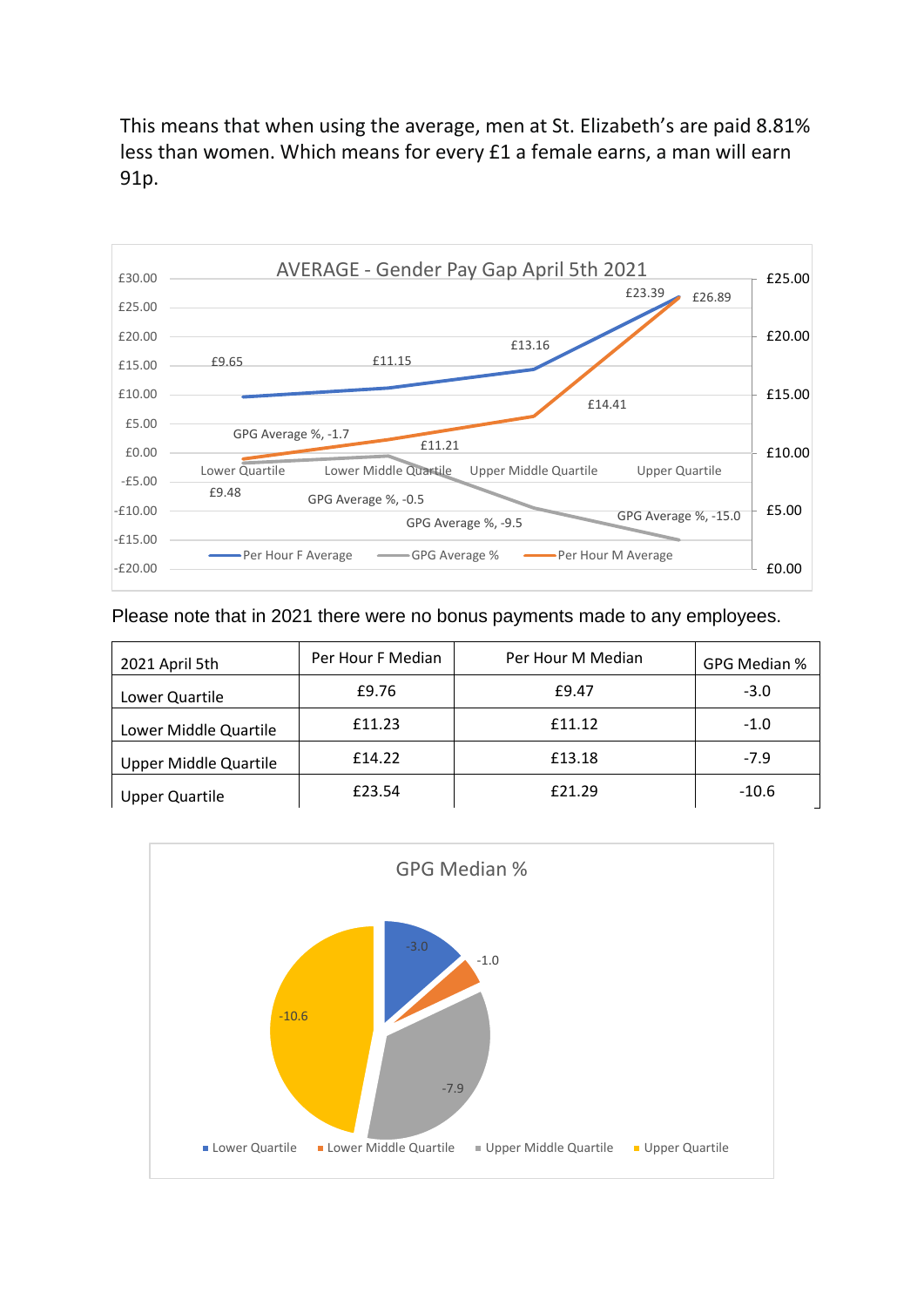| 2020 April 5th               | Per Hour F Average | Per Hour M Average | GPG Average % |
|------------------------------|--------------------|--------------------|---------------|
| Lower Quartile               | £9.65              | £9.48              | $-1.7$        |
| Lower Middle Quartile        | f11.21             | £11.15             | $-0.5$        |
| <b>Upper Middle Quartile</b> | f14.41             | £13.16             | $-9.5$        |
| <b>Upper Quartile</b>        | £26.89             | £23.39             | $-15.0$       |



This data identifies that the following is representative of overall Female comparison to Male employee average and median pay.

| £15.56 | Female Average Pay | £14.30 | Male Average Pay |
|--------|--------------------|--------|------------------|
| £12.21 | Female Median Pay  | £12.01 | Male Median Pay  |

Of our total employee population 582 or 78.2% identify as female.

Within each quartile we have a representation of approximately 20% female employees of our entire population and approximately 5% male employees.

This is represented in full by the following data.

| Employees actively on payroll (physically working) | % F   | %M   |       |       |
|----------------------------------------------------|-------|------|-------|-------|
| Male                                               | 19.5% | 5.4% |       |       |
| Female                                             | 582   | 145  | 78.2% | 21.6% |
| Total Employees                                    |       |      |       |       |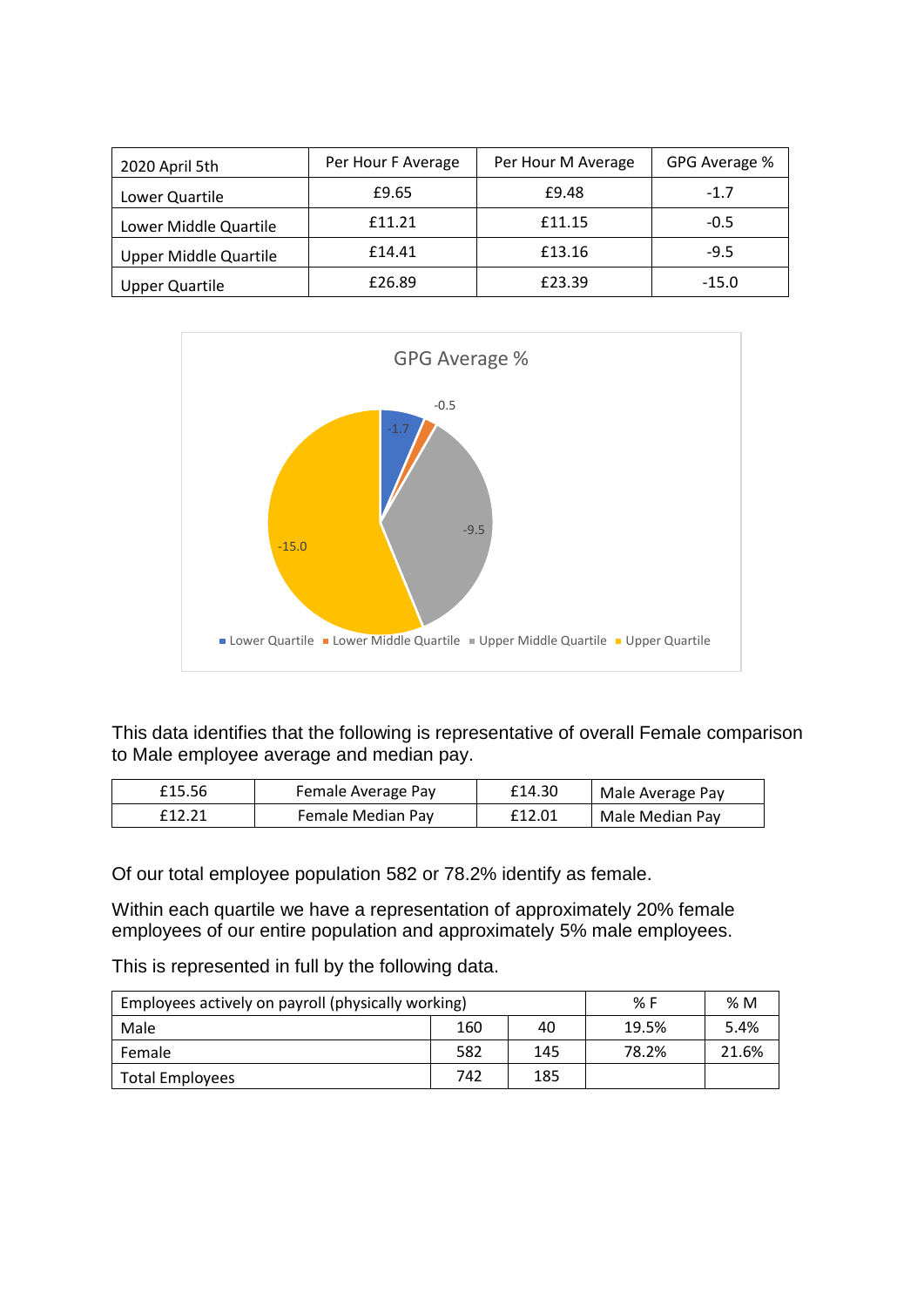# **Comparison 2019 vs. 2020 vs. 2021**

With 3 sets of clear data to draw upon this Gender Pay Reporting cycle I am able to provide a 3-year comparison.

|                              | 2019 Median |        | 2020 Median |        | 2021 Median |        |
|------------------------------|-------------|--------|-------------|--------|-------------|--------|
|                              | Female      | Male   | Female      | Male   | Female      | Male   |
| Lower Quartile               | £9.64       | £9.37  | £9.14       | £9.18  | £9.76       | £9.47  |
| Lower Middle Quartile        | £11.00      | £10.92 | £11.02      | £11.09 | £11.23      | £11.12 |
| <b>Upper Middle Quartile</b> | £13.76      | £13.04 | £14.26      | £14.13 | £14.22      | £13.18 |
| <b>Upper Quartile</b>        | £20.72      | £21.02 | £27.02      | £26.06 | £23.54      | £21.29 |



|                              | 2019 Average |        | 2020 Average |        | 2021 Average |        |
|------------------------------|--------------|--------|--------------|--------|--------------|--------|
|                              | Female       | Male   | Female       | Male   | Female       | Male   |
| Lower Quartile               | £9.65        | £9.48  | £8.98        | £9.12  | £9.47        | £9.38  |
| Lower Middle Quartile        | £11.21       | £11.15 | £10.94       | £10.98 | £11.02       | £11.03 |
| <b>Upper Middle Quartile</b> | £14.41       | £13.16 | £14.31       | £14.41 | £13.86       | £13.06 |
| <b>Upper Quartile</b>        | £26.89       | £23.39 | £27.62       | £28.16 | £24.38       | £22.27 |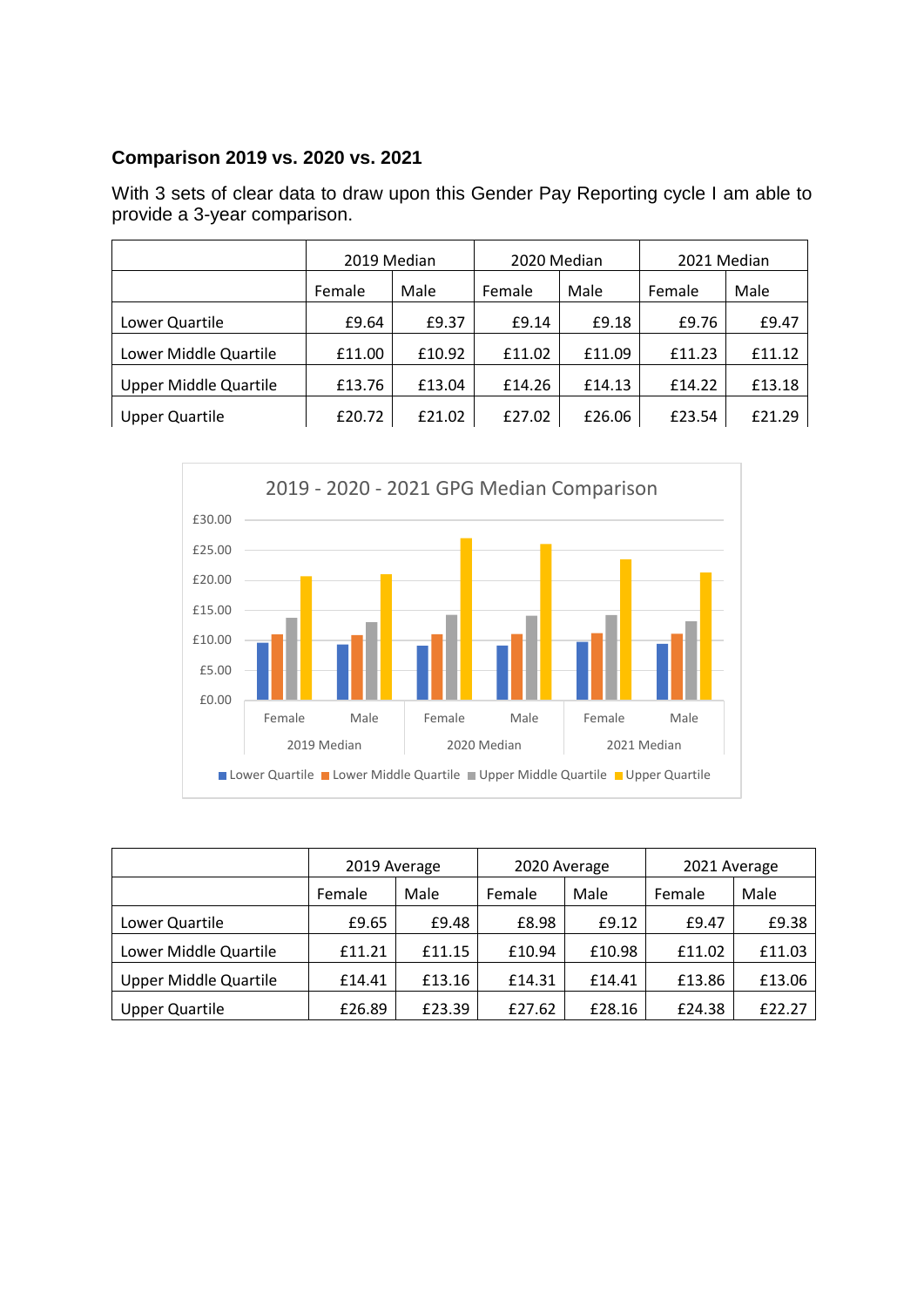

|         | 2019 GPG % | 2020 GPG % | 2021 GPG % |
|---------|------------|------------|------------|
| Average | $-8.81%$   | 1.56%      | $-5.14%$   |

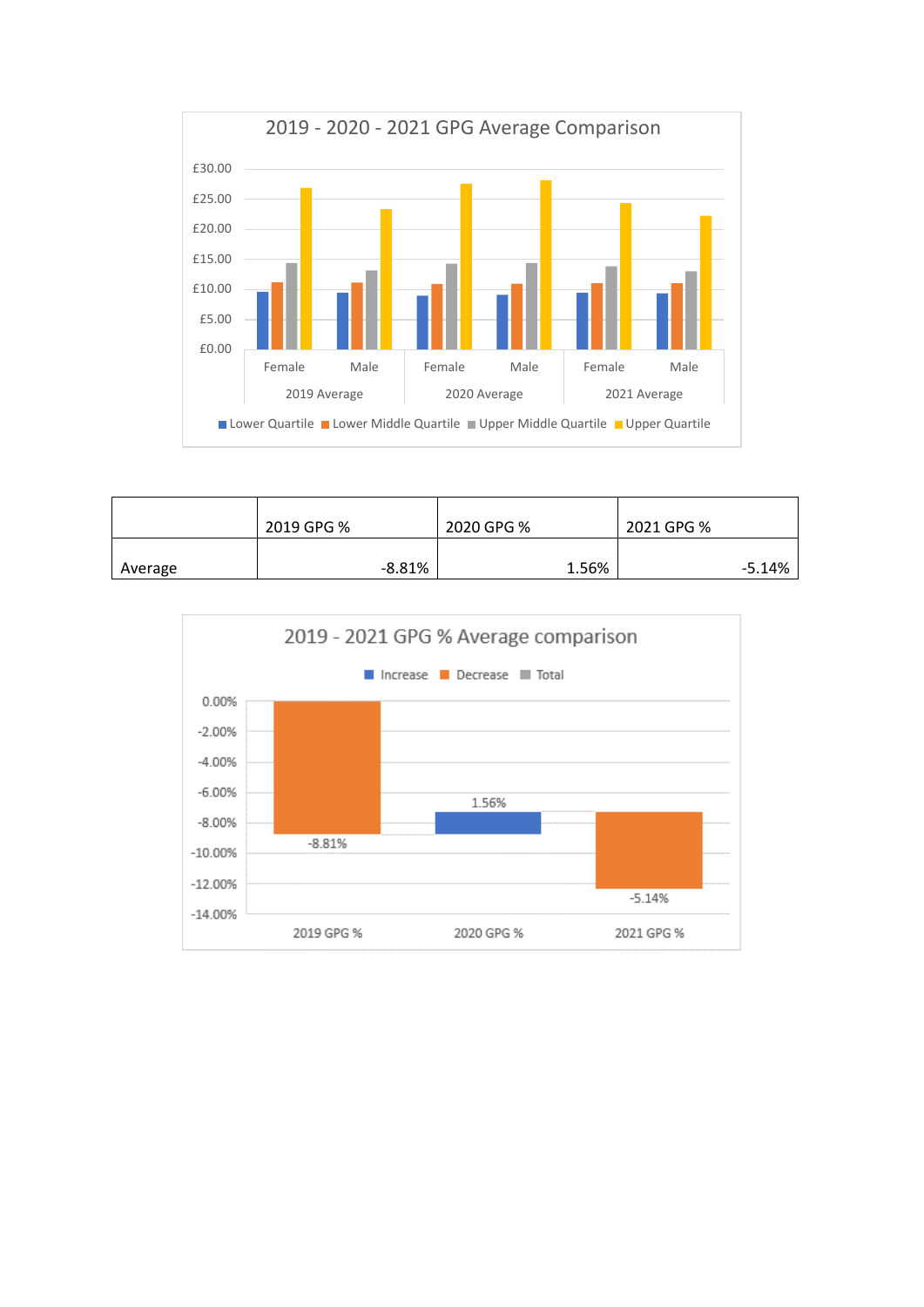|        | 2019 GPG % | 2020 GPG % | 2021 GPG % |
|--------|------------|------------|------------|
| Median | $-1.67\%$  | 0.31%      | $-0.12%$   |



### **Summary**

Although 2021 saw a continuation of the pandemic which in its own offered unique challenges, we saw further difficulties with the attraction of employees within what is recognised as a high turnover environment. We witnessed overall an increase in our total employee numbers – returning close to 2019 numbers and an improvement in the number of male employees, however many do not work within direct care or education. Our overall total employee population % remains at approximately 80% female versus 20% male but with more men taking roles within the administrative function of St. Elizabeth's. There have been significant pay and benefits reviews throughout 2021 and this has seen an increase in pay for direct care and education staff which is evidenced by the up swing in pay disparity between male and female colleagues. Our Support Workers are now paid more and with a higher number of female employees working within these roles it has resulted in increases across all 4 quartiles.

Although pay within the upper quartile has dropped in comparison with 2020 we have seen a strengthening of the pay for female employees versus male. There has been a number of changes within the Senior Leadership Team and in 2021 we are led by a female CEO and along with the 3 other female colleagues, women now hold 4 of the 5 leadership positions (executive).

Within the type of work, we perform we would expect to see a high number of employees who are female. This is not uncommon within our sector(s). Our gender % ratio imbalance of male to female employees across the quartiles does not cause us any unnecessary concern.